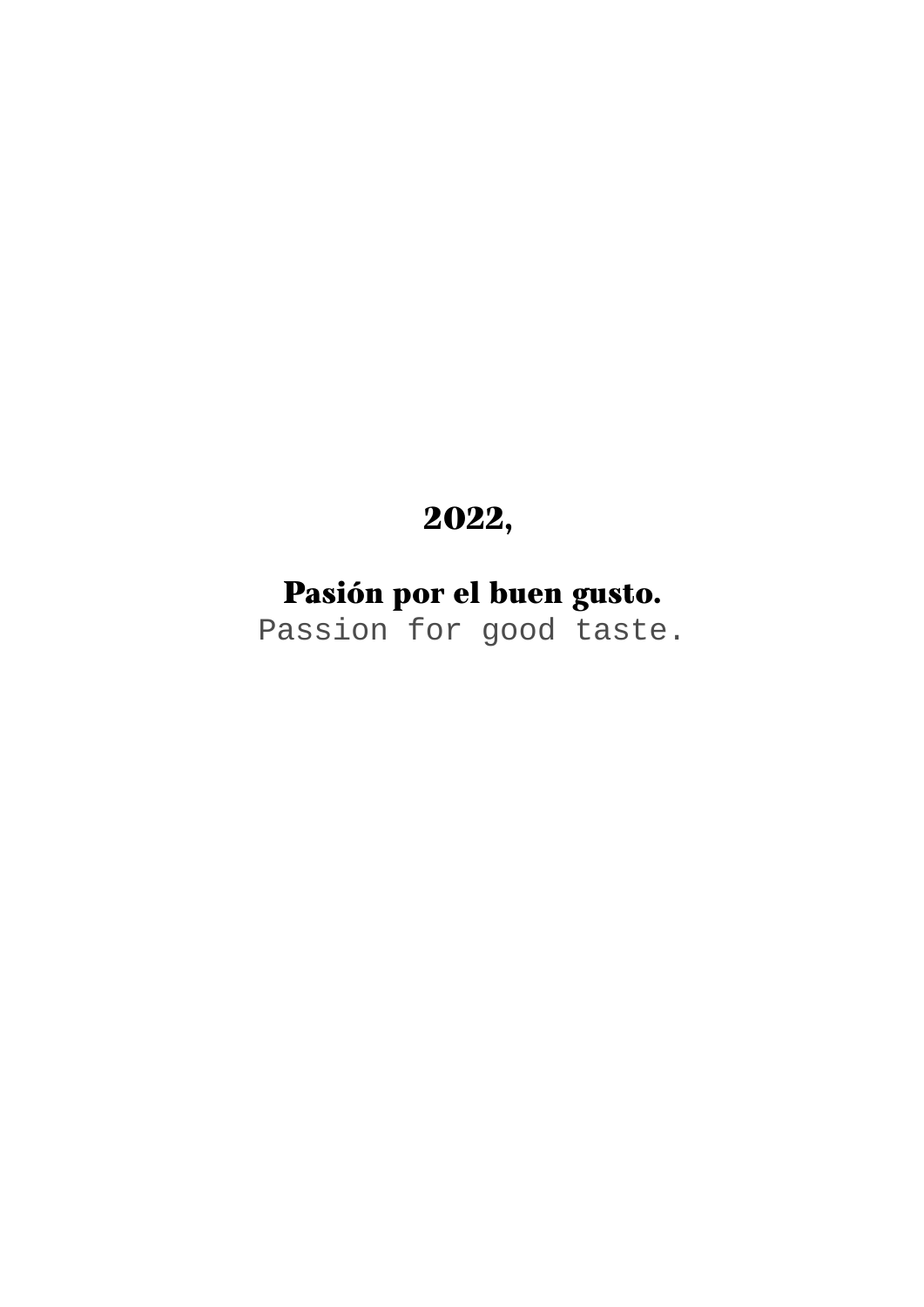# Aperitivos recomendados

| Copa de cava De Nit Rosé                | 8  |
|-----------------------------------------|----|
| Copa de Champagne André Clouet Reserva. | 12 |
| Kir Royal                               | 7  |
| Copa de Sangria Puerto Blanco           |    |
| Limoncello Spritz                       | 9  |
| Aperol Spritz                           | 9  |
| Copa Fino La Panesa                     | .5 |
| Copa Manzanilla San león Reserva        | 5  |
| Copa Oporto Niepoort Senior Tawny       | 6  |

# Cocktails de autor recomendados

| Caipiroska Pasión - vodka con maracuyá y lima.           | 12. |
|----------------------------------------------------------|-----|
| <b>Mezcalita Special</b> con albahaca y falernum.        | 12  |
| <b>East 8 Hold Up</b> - vodka, aperol, mango y piña.     | 12  |
| <b>Moscow Mule</b> - vodka, lima, menta y ginger beer.   | 12  |
| Romero Negroni – gin, martini, campari, naranja y romero | 12  |

# Gin & Tonic recomendado

| Gin & Tonic Malabusca con pomelo y romero         |    |
|---------------------------------------------------|----|
| Gin & Tonic <b>Nordés</b> con laurel, limón y uva | 13 |
| Gin & Tonic Gin Mare Capri                        | 14 |
| Gin & Tonic <b>Kinobi</b> con esencia de wasabi   | 16 |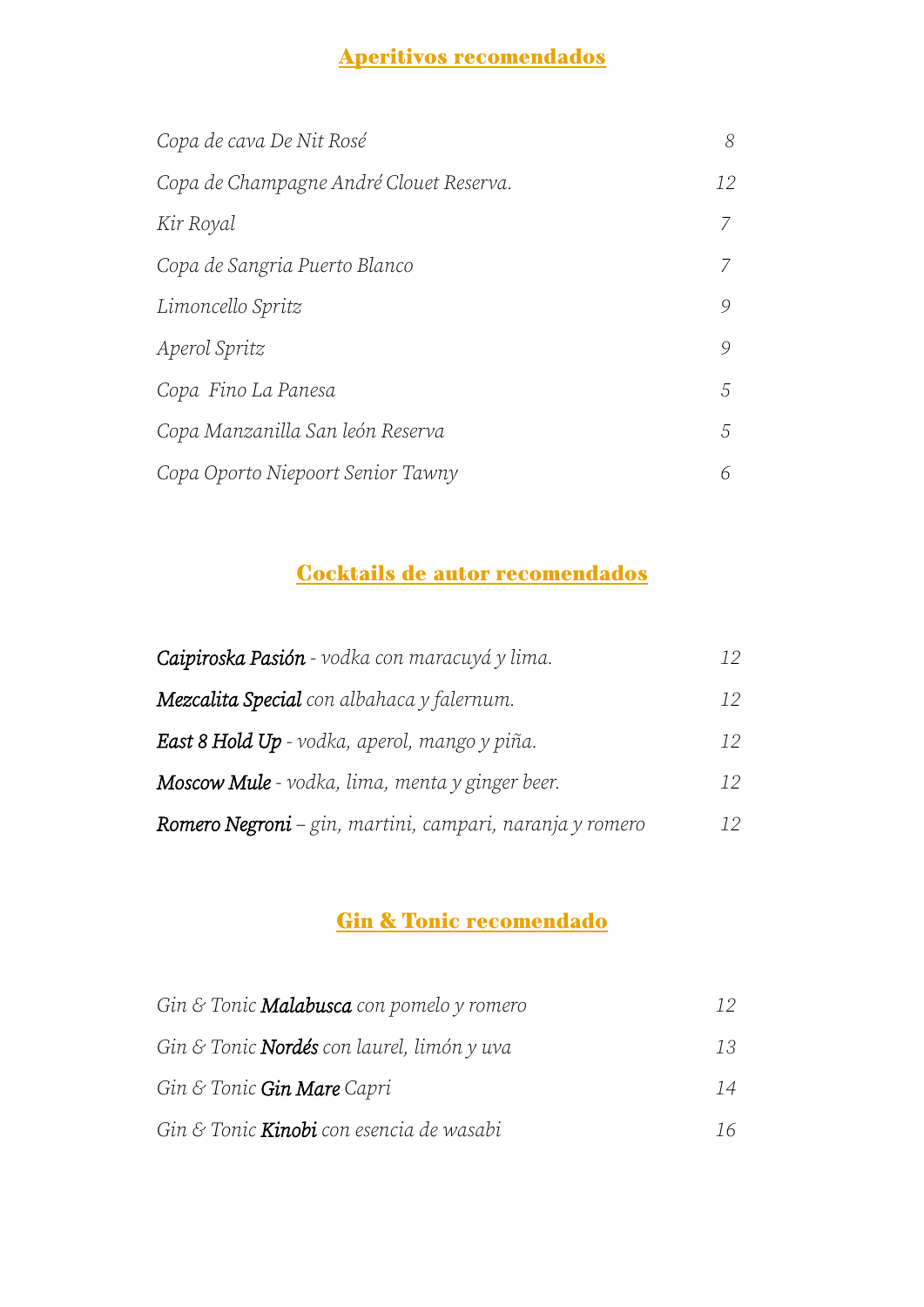# *La Carta*

# Nuestros Antojos

| Ostras - Oysters - Huîtres - Oesters - Austern                                             | s/m |
|--------------------------------------------------------------------------------------------|-----|
| Caviar de Esturión – Sturgeon Caviar - Caviar d'esturgeon - Steur Kaviaar - Störkaviar s/m |     |
| <b>Gamba roja - Red shrimp - Crevette rouge - Rode garnaal – Rote Garnelen</b>             | s/m |
| Mejillones del día - Mussels of the day                                                    | s/m |
| Aceitunas Golden, Siciliano, Bombas y Kalamata - Special Olives                            | 6   |
| Queso Peñas Negras de Oveja de leche cruda Añejo - Peñas Negras aged sheep cheese          | 9   |
| <b>Jamón Ibérico de Bellota</b> (80gr.) - Spanish ham                                      | 21  |
| Ventresca de salmón ahumado con wasabi - Smoked salmon belly with wasabi                   | 12  |
| <b>Tacos de bacalao con cítricos y mango</b> $(2u)$ - Mango and Citrus Cod Tacos           | 12  |
| Martini de foie-gras con Pedro Ximénez - Foie gras martini with Pedro Ximenez              | 12  |

# *"Nuestro pan". 3,5*

*"Our bread" - "Notre pain" - "Ons brood" - "Unser Brot".*

*El pan, se sirve a su llegada con los aperitivos. Avisen si no lo desean.*

*The bread is served at your arrival with the appetizer, please let us know if you don´t want it.*

*Le pain se sert à votre arrivée avec les amuses bouches, avisez nous si vous ne le désirez pas.*

*Het brood word bij aankomst samen met de vooraf hapje geserveerd, a.u.b. waarschuwen als u het niet wenst.*

*Bei ihrer Ankunft, servieren wir Ihnen Brot und ein Aperitif, lassen Sie uns bitte wissen, falls sie keines Wünchen.*

**( I.V.A. Incluido en todos los precios.)**

Tenemos carta de alérgenos a su disposición.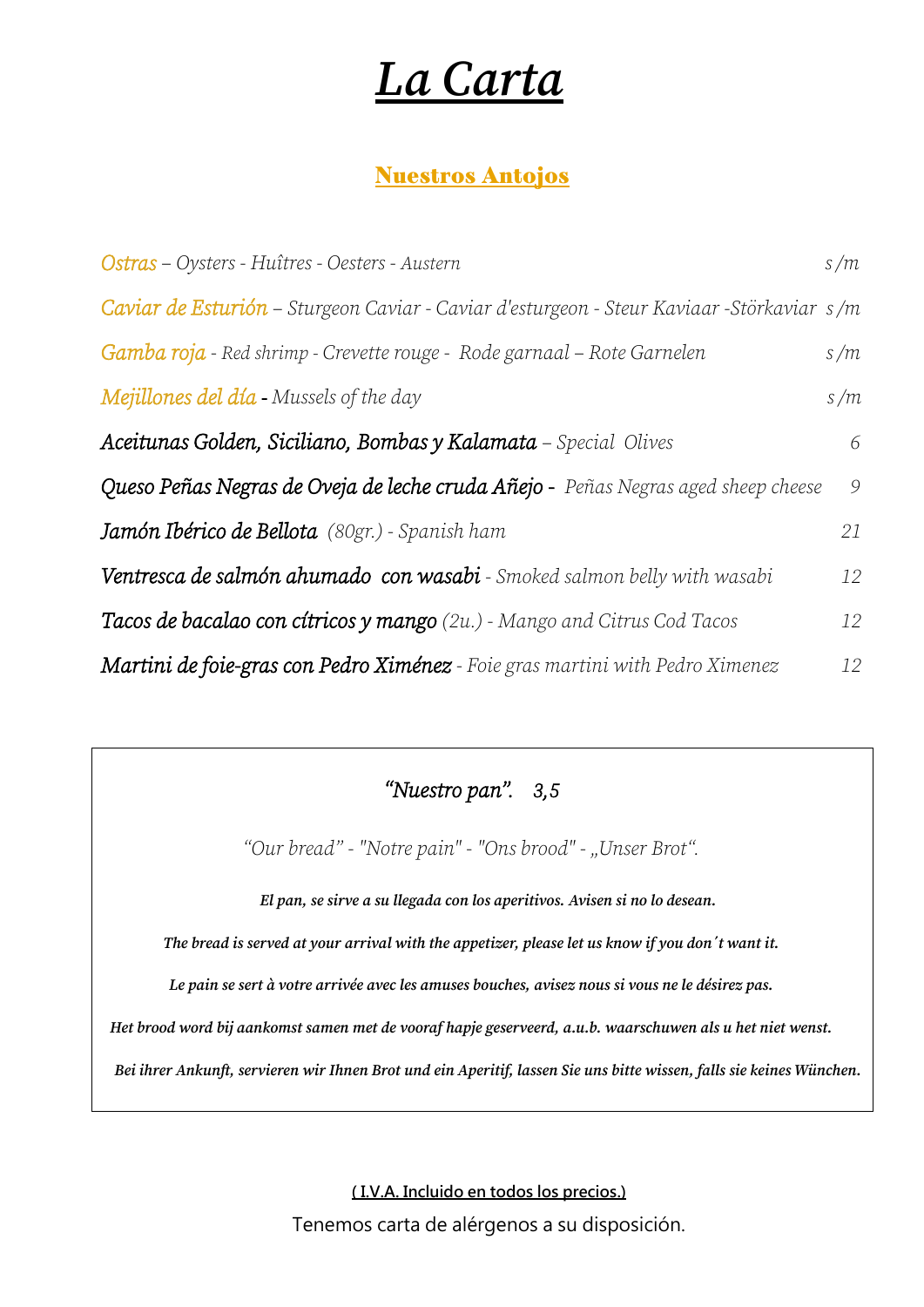*Queso de cabra con panceta, zanahoria, col, nueces y vinagreta de mostaza. 15 Goat cheese with bacon, carrot, cabbage, walnuts and mustard vinaigrette. Fromage de chèvre aux lardons, carotte, chou, noix et vinaigrette à la moutarde. Geitenkaas met spek, wortel, kool, walnoten en mosterdvinaigrette. Ziegenkäse mit Speck, Karotten, Kohl, Walnüssen und Senf-Vinaigrette.*

*Cocktail de langostinos con fruta fresca, guacamole y crudités. 17*

*Shrimp cocktail with fresh fruit, guacamole and crudités. Cocktail de crevettes aux fruits frais, guacamole et crudités. Garnalencocktail met vers fruit, guacamole en crudités. Garnelencocktail mit frischen Früchten, Guacamole und Rohkost.* 

# *Sashimi de atún con aliño Japones, remolacha, wasabi, maki de wakame y sésamo. 19*

*Tuna sashimi with Japanese dressing, beetroot, wasabi, wakame maki and sesame. Sashimi de thon avec vinaigrette japonaise, betterave, wasabi, maki wakame et sésame. Tonijnsashimi met Japanse dressing, rode biet, wasabi, wakame maki en sesam. Thunfisch-Sashimi mit japanischem Dressing, Rote Beete, Wasabi, Wakame Maki und Sesam.*

# *Carpaccio de ternera con rúcula, cebolla, alcaparrones, setas y texturas de parmesano. 18*

*Beef carpaccio with arugula, onion, capers, mushrooms and Parmesan textures. Carpaccio de bœuf, roquette, oignon, câpres, champignons et parmesan en textures . Rundercarpaccio met rucola, ui, kappertjes, champignons en Parmezaanse kaas texturen. Rindercarpaccio mit Rucola, Zwiebeln, Kapern, Champignons und Parmesan-Texturen.* 

#### **Steak Tartar con yema de huevo ahumada y sorbete de mostaza. 18**

*Steak tartare with smoked egg yolk and mustard sorbet. Steak tartare avec jaune d'oeuf fumé et sorbet moutarde. Steak tartaar met gerookte eidooier en mosterdsorbet. Tatarsteak mit geräuchertem Eigelb und Senfsorbet.*

#### **con caviar de Esturión 5 gr. + 14**

*with Oscietra caviar - avec caviar Oscietra - met Oscietra kaviaar – mit Oscietra-Kaviar*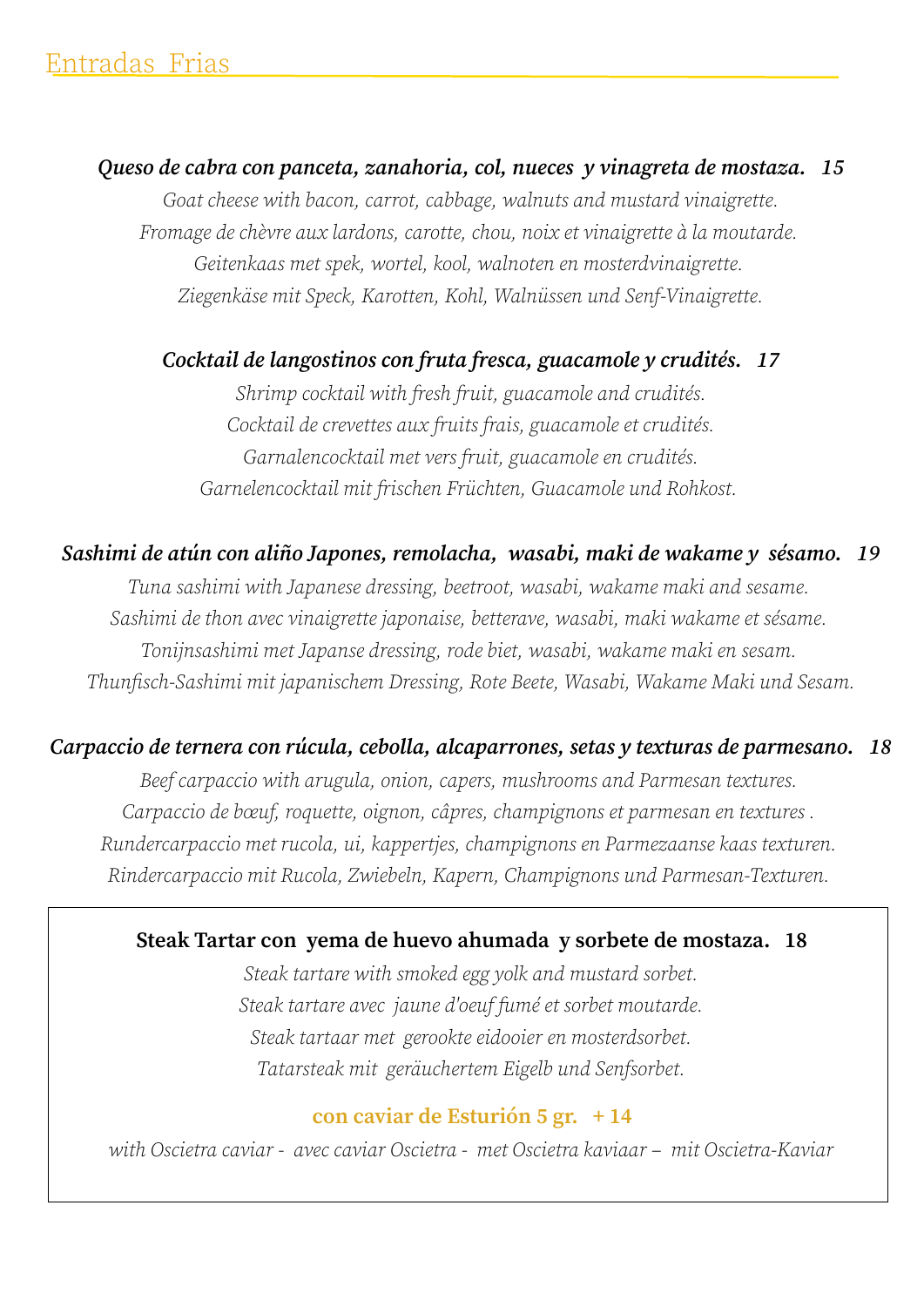# *Sopa de cebolla con pan y queso gratinado a la francesa. 12*

*French onion soup with bread and gratinated cheese. Soupe à l'oignon avec pain et fromage gratiné. Franse uiensoep met brood en gegratineerde kaas. Zwiebelsuppe mit Brot und französischem Käse gratiniert.* 

# *Croquetas caseras de gambitas con langostinos salteados y salsa de piquillo. 15*

*Homemade shrimp croquettes with sautéed prawns and piquillo pepper sauce. Croquettes de crevettes maison avec crevettes sautées et sauce au piquillo. Huisgemaakte garnaalkroketten met gebakken gamba's en piquillo-pepersaus. Hausgemachte Garnelenkroketten mit sautierten Garnelen und Piquillo-Pfeffersauce.*

# *Vieiras y langostinos salteados, pasta rellena de trufa al vino, ajo y crema. 19*

*Sautéed scallops and prawns eith stuffed truffled pasta, wine, garlic and cream. Noix de Saint-Jacques et gambas sautées, pâtes farcies aux truffes avec vin, ail et crème. Gebakken coquilles en gamba's met gevulde truffel pasta in wijn, knoflook en room. Gebratene Jakobsmuscheln und Garnelen, mit Trüffeln gefüllte Nudeln in Wein, Knoblauch und Sahne.* 

# *Risotto de calabaza y azafrán con Pulpo a la brasa y espárragos trigueros. 21*

*Pumpkin and saffron risotto with grilled octopus and wild asparagus. Risotto au potiron et safran avec poulpe grillé et asperges sauvages. Risotto van pompoen en saffraan met gegrilde octopus en wilde asperges. Kürbis-Safran-Risotto mit gegrilltem Oktopus und wildem Spargel.*

*Foie-gras Poelé con manzana caramelizada, Pedro Ximénez y tostada de frutos secos. 24 Foie-gras Poelé with caramelized apple, Pedro Ximenez and dried fruit toast. Poelé de foie gras aux pommes caramélisées, Pedro Ximenez et toast de fruits secs. Foie-gras Poelé met gekarameliseerde appel, Pedro Ximenez en toast met gedroogd fruit. Gänseleber-Poelé mit karamellisiertem Apfel, Pedro Ximenez und Toast mit getrockneten Früchten.*

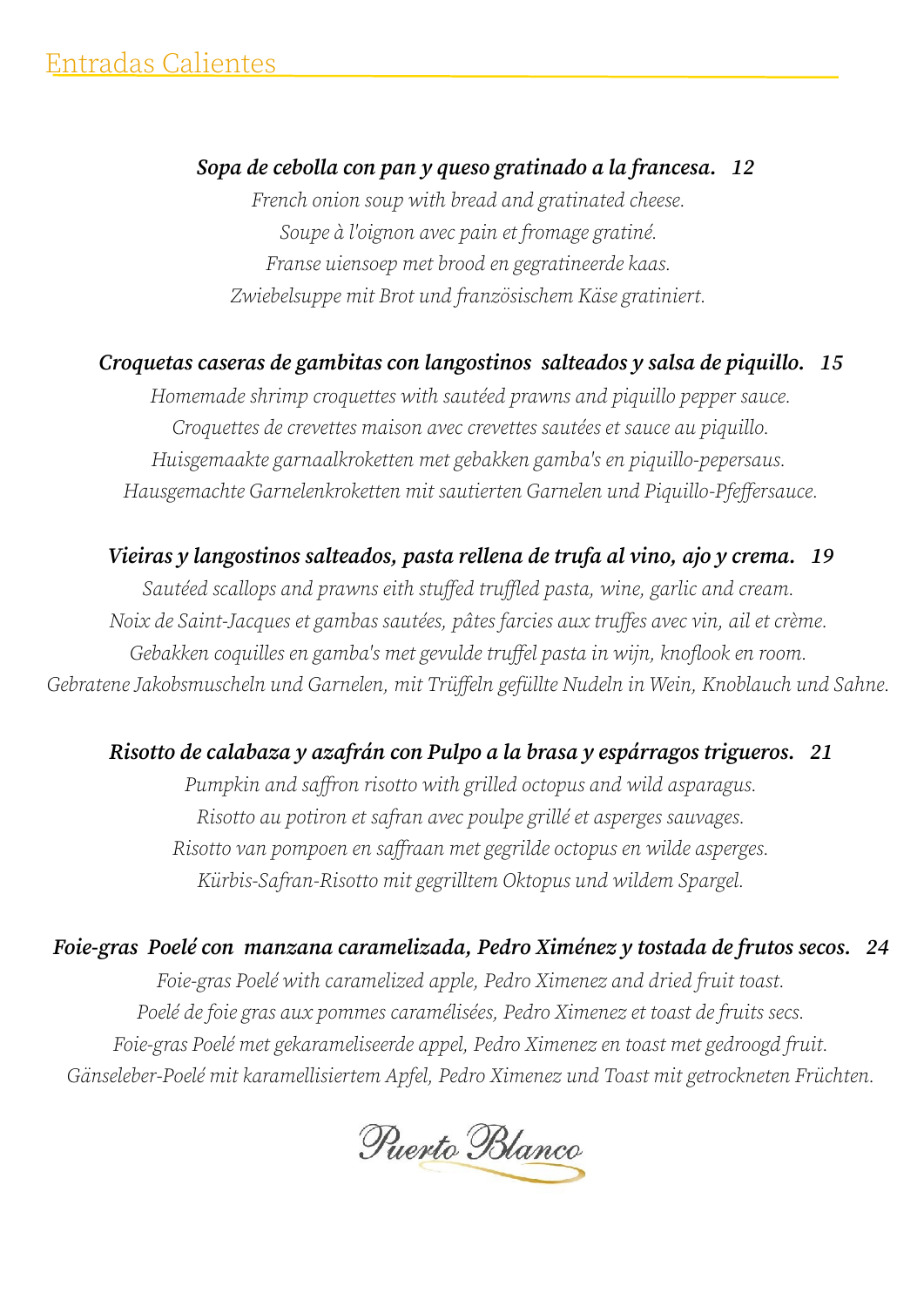*Lomo de Salmón con guacamole tibia, rábano picante y pico de gallo. 23 Salmon fillet with warm guacamole, horseradish and pico de gallo. Filet de saumon avec guacamole chaud, raifort et pico de gallo. Zalmfilet met warme guacamole, mierikswortel en pico de gallo. Lachsfilet mit warmer Guacamole, Meerrettich und Pico de Gallo.*

#### *Lomo de Bacalao a baja temperatura con tomate confitado y almejas. 24*

*Cod loin with tomato confit and clams. Dos de cabillaud avec confit de tomates et palourdes. Kabeljauw met gekonfijte tomaten en kokkels. Kabeljau mit Tomatenconfit und Venusmuscheln.*

#### *Lenguado "Meuniere"con mantequilla de hierbas. 24*

*Sole "Meuniere" with sautéed seasonal vegetables and herb butter. Sole meunière aux légumes de saison sautés et beurre aux herbes. Meuniere Zeetong met gesauteerde seizoensgroenten en kruidenboter.*  Seezunge "Meuniere" mit sautiertem Saisongemüse und Kräuterbutter.

#### *Lubina a la sal acompañado de espuma de estragón. 28 / p.p.*

*Sea bass in salt accompanied by tarragon foam. Loup de Mer au sel accompagné d'écume d'estragon. Zeebaars in zout vergezeld van dragonschuim. Wolfsbarsch in Salz begleitet von Estragonschaum.*

*Pescado del día elaborado con receta del Chef. s / m*

*Fish of the day prepared with the Chef's recipe. Poisson du jour préparé selon la recette du Chef. Vis van de dag bereid volgens het recept van de chef. Fisch des Tages, zubereitet nach dem Rezept des Chefs.*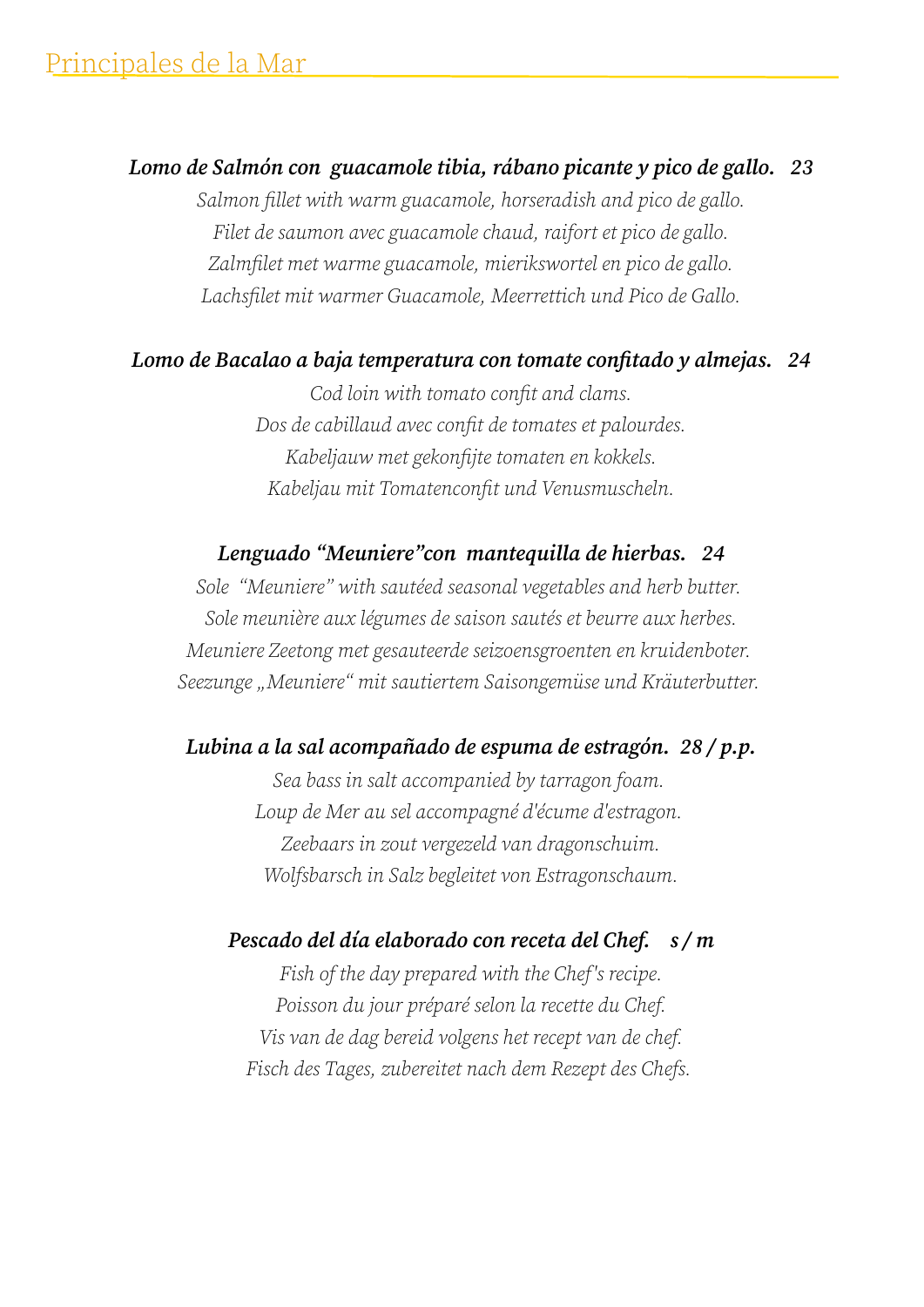# *Tiras de solomillo de ternera a la Strogoff con pimientos y pimienta. 22*

*Strips of beef tenderloin Strogoff with bell peppers and pepper. Lanières de filet de boeuf Strogoff aux poivrons et poivre. Reepjes ossenhaas Strogoff met paprika en peper. Rinderfiletstreifen Strogoff mit Paprika und Pfeffer.*

# *Solomillo Ibérico de Bellota con cacahuetes, jengibre y cítricos. 22*

*Acorn-fed Iberico sirloin with peanuts, ginger and citrus. Filet Iberico de Bellota aux cacahuètes, gingembre et agrumes. Varkenshaas Iberico de Bellota met pinda's, gember en citrus. Iberico de Bellota Schweinefilet mit Erdnüssen, Ingwer und Zitrusfrüchten.*

#### *Magret de pato con Yakiniku y Kumquat. 23*

*Baked duck magret with Yakiniku and Kumquat. Magret de canard poêlé au Yakiniku et Kumquat. Gebakken eendenmagret met Yakiniku en Kumquat. Gebratener Entenmagret mit Yakiniku und Kumquat.*

#### *Carré de cordero con su glace de tamarindo y hierba buena. 28*

*Rack of lamb with tamarind gravy sauce and mint. Carré d'agneau avec sauce glace au tamarin et à la menthe. Lamsrack met tamarinde vleessaus en munt. Lammkarree mit Tamarindenfleischsoße und Minze.*

#### *Tournedos de solomillo de ternera con Foie-gras, setas y Oporto trufado. 32*

*Tournedos of beef tenderloin with Foie-gras, mushrooms and truffled Port. Tournedos de Filet de Boeuf au Foie-gras, champignons et Porto truffé. Tournedos van ossenhaas met foie gras, champignons en getruffelde Port. Tournedos vom Rinderfilet mit Gänseleber, Pilzen und getrüffelter Portwein.*

#### *Chateaubriant de solomillo madurado con amplia guarnición. 34 / p.p.*

*Chateaubriant dry-aged with garnish and sauce to choose from. Chateaubriant maturé avec garniture et sauce au choix. Chateaubriant dry-aged met garnituur en saus naar keuze. Chateaubriant mit Beilage und Sauce nach Wahl.*

*Salsa Pimienta verde – Bearnesa – Trufa - Mantequilla de Hierbas*